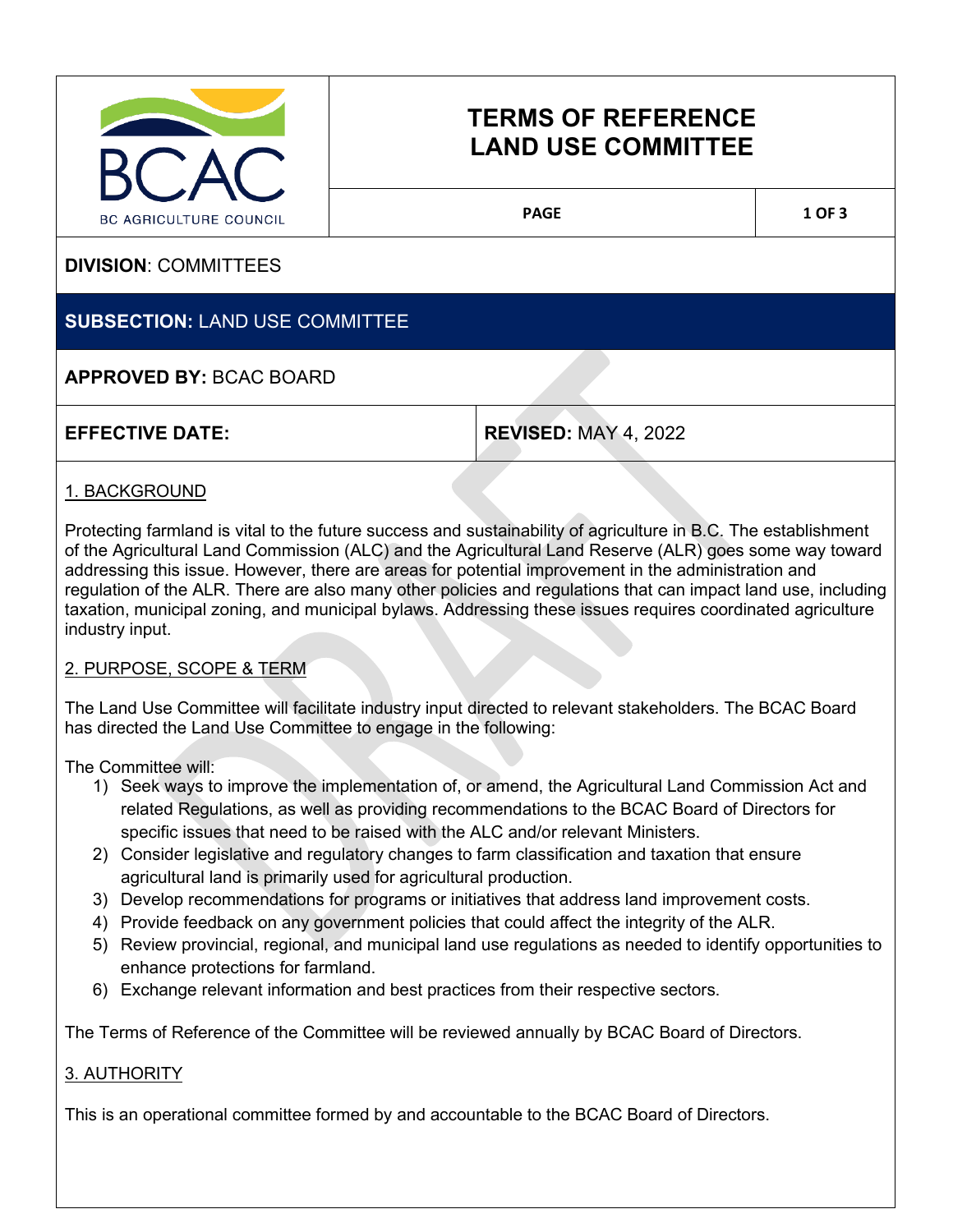#### **LAND USE COMMITTEE - TOR PAGE 2 OF 3**

#### 4. MEMBERSHIP

Committee members will be appointed by the BCAC Board of Directors with input from BCAC members. Membership will attempt to reflect the diversity of the BCAC membership, while limiting the overall size of the Committee. Membership will target members most impacted by the subject of the Committee and will consist of producers. Board representation on the Committee will include at least one but no more than two BCAC Board members.

The Committee will initially be comprised of representatives from any interested member groups. To ensure the effectiveness of the Committee, it should not have less than five members and have no more than ten members.

The BCAC President or designate from the Board will be an ex-officio member of the Committee.

Additional participants may be invited to participate in meetings by the Chair or on the Committee by the BCAC Board of Directors as deemed appropriate.

#### 5. COMMITTEE MEMBERS COMMITMENT

Committee members commit to:

- Making all reasonable efforts to attend meetings and conference calls as scheduled by the Chair,
- Attend at least 50% of meetings in a 12-month period and be adequately prepared to participate,
- Reviewing discussion materials in advance of meetings,
- Submitting all travel claims to the Committee secretariat within 30 days of the meeting,
- Being familiar with and adhering to the **BCAC Code of Conduct for Directors, Committee Members, and Staff**,
- Abiding by the decision of the majority.

#### 6. COMMITTEE PROCEDURES

- 1) Perspective
	- Committee members are expected to bring the perspective of their representative organization, or sector, to discussions.
	- Decisions should be made in the spirit of supporting the short and long-term sustainability of B.C. farmers and ranchers.
- 2) Meetings
	- Annual: in-person or conference call meetings depending on the location of Committee members and meeting agenda.
	- Additional meetings: as required and at the discretion of the Chair.
	- In-person meetings with expenses require pre-approval by the BCAC Executive Director.
- 3) Committee Chair
	- Will be appointed by BCAC Board of Directors, and the Chair will be reaffirmed annually.
	- Is responsible for calling and chairing meetings.
	- Will work with the BCAC Policy Director to:
		- o Set agendas,
		- o Ensure materials are prepared and distributed, and
		- o Report to the BCAC Board.